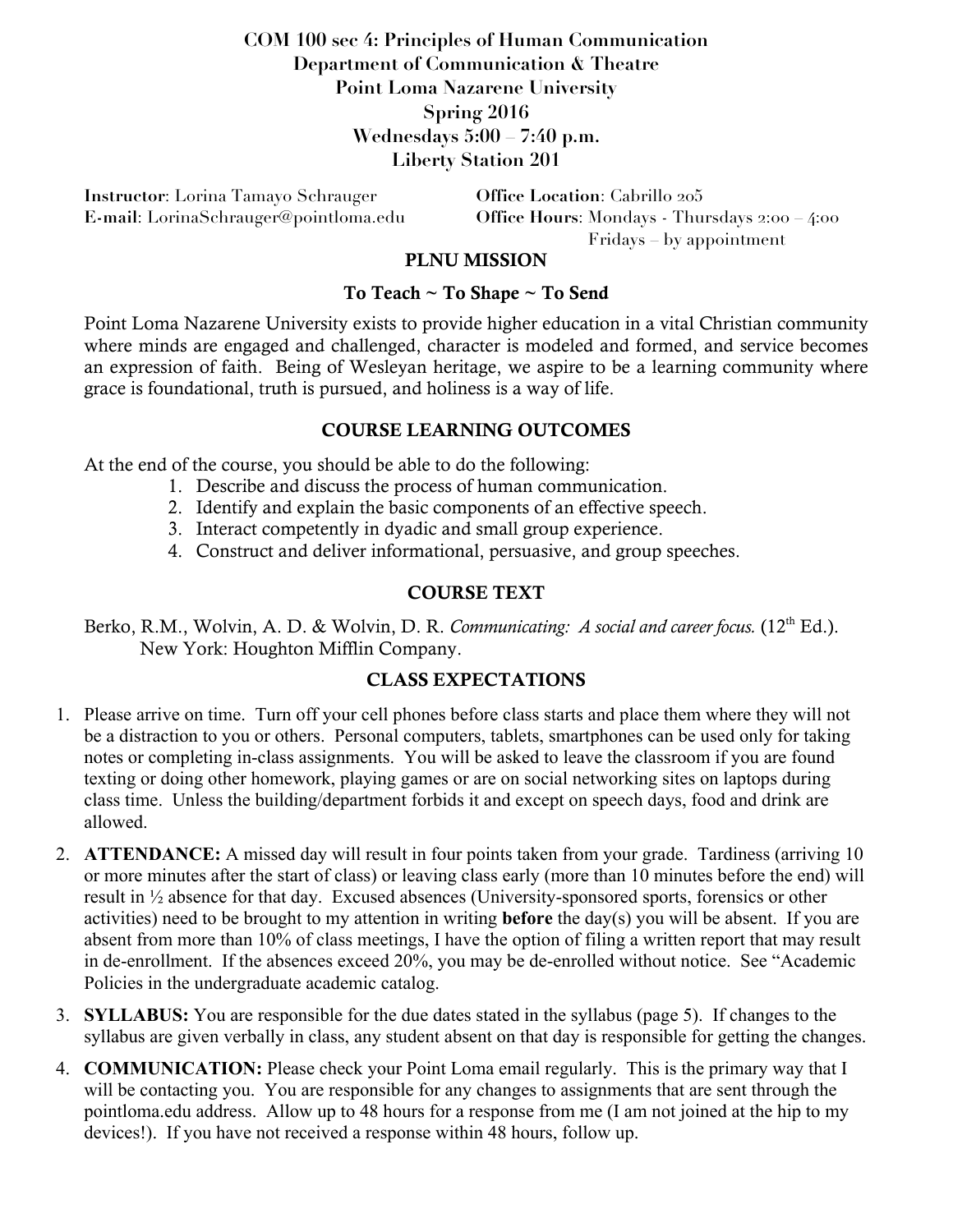- 5. **QUIZZES** will be given each class on the chapters and material assigned that week, as indicated on the syllabus. Make-ups will not be given unless you make prior arrangements with me.
- 6. **FINAL EXAMINATIONS** are scheduled on Wednesday, May 4, 2015. No accommodations for early examinations or alternative days are allowed per university policy. The final examination schedule is posted on the "Class Schedules" site.
- 7. **ASSIGNMENT SUBMISSIONS**: All work is due by 11:59 p.m. on the day indicated on the assignment requirement sheet and on the schedule. You may turn in an assignment late, but 5 points will be deducted from your score each day an assignment is late. No assignments will be accepted beyond a week after the due date.
- 8. **SPEECHES:** You must be ready to deliver your speeches on your assigned day. If there are extenuating circumstances (medical or family emergencies, PLNU team games/activities), you may prearrange to exchange speech days with another student if prior notice is given to the instructor. I am not responsible for finding another student to switch with you.
- 9. **ACADEMIC HONESTY POLICY:** At PLNU, we want you to exhibit integrity in your work. If you reference another person, give them credit. If credit isn't given, it demonstrates academic irresponsibility and reflects disrespect for your community and yourself. As stated in the university catalogue: "Academic dishonesty is the act of presenting information, ideas, and/or concepts as one's own when in reality they are the results of another person's creativity and effort. Such acts include plagiarism, copying of class assignments, and copying or other fraudulent behavior on examinations. A faculty member who believes a situation involving academic dishonesty has been detected may assign a failing grade for a) that particular assignment or examination, and/or b) the course."
- 10. **ACADEMIC ACCOMMODATIONS**: Students requiring special accommodations on the basis of physical, learning or psychological disability for this class are required to file documentation with the Disability Resource Center (in the Bond Academic Center). The DRC will write me with recommendations as to how to meet the individual needs of the student. Please contact Pat Curley within the first two weeks of the term so as to give accommodations as early as possible.
- 11. **FERPA POLICY:** In compliance with federal law, neither PLNU student ID nor social security number should be used in publicly posted grades or returned sets of assignments without written permission from the student. This class will meet the federal requirements by distributing all grades and papers individually. Also in compliance with FERPA, you will be the only person given information about your progress in this class unless you have designated others to receive it in the "Information Release" section of the student portal. See 'Policy Statements' in the undergrad student catalog.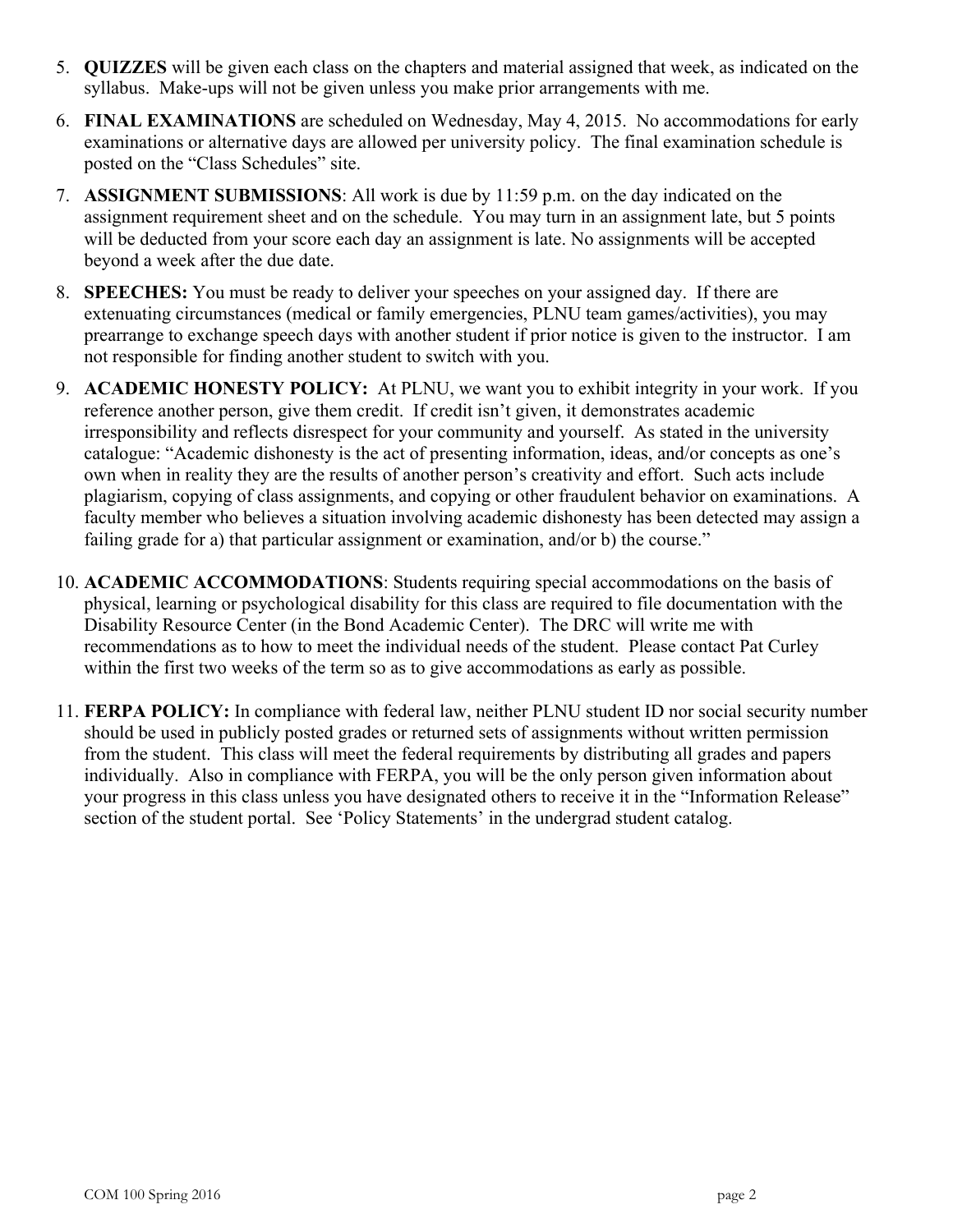# GRADING

| <b>Assignment</b>       | <b>Description</b>                                                                          | <b>Points</b> |
|-------------------------|---------------------------------------------------------------------------------------------|---------------|
| <b>Major Speeches</b>   | <b>Informative Speech</b>                                                                   | 100           |
|                         | Persuasive Speech                                                                           | 100           |
|                         | Group Presentation                                                                          | 150           |
| Mini Speeches           | Speech of Introduction                                                                      | 25            |
|                         | Impromptu - Elevator Speech                                                                 | 30            |
| Assignments             | Communication Analysis (3 analyses $(a)$ 25 pts each)                                       |               |
|                         | Field Notes – Non-Verbal Communication                                                      | 25            |
|                         | Speech Observation – Sunset Cliffs Forensics Tournament                                     | 30            |
|                         | Resume                                                                                      | 25            |
| Peer Feedback           | Each student will give feedback to three peers for the Informative and Persuasive           |               |
|                         | Speeches (6 critiques $(a)$ 5 pts each)                                                     | 30            |
| <b>Reading Quizzes</b>  | There will be a quiz for each week reading is due (6 <i>quizzes</i> $\omega$ ) 10 pts each) | 60            |
| <b>Final Evaluation</b> | $Exam$ – cumulative                                                                         | 250           |
| Attendance &            |                                                                                             |               |
| Participation           | Participation (attendance incorporated) = $10\%$ of total grade                             |               |
| <b>TOTAL POINTS</b>     |                                                                                             | 1000          |

| <b>Points</b> | Percentage | Grade         |  |
|---------------|------------|---------------|--|
| $925 - 1000$  | $93 - 100$ | A             |  |
| $895 - 924$   | $90 - 92$  | $A -$         |  |
| $885 - 894$   | $88 - 89$  | $B+$          |  |
| $825 - 884$   | $83 - 87$  | B             |  |
| $795 - 824$   | $80 - 82$  | $B -$         |  |
| $775 - 794$   | $78 - 79$  | C+            |  |
| $725 - 774$   | $73 - 77$  | $\mathcal{C}$ |  |
| $695 - 724$   | $70 - 72$  | $C$ -         |  |
| $675 - 694$   | $68 - 69$  | $D+$          |  |
| $625 - 674$   | $63 - 67$  | D             |  |
| $595 - 624$   | $60 - 62$  | D-            |  |
| $0 - 594$     | $0 - 59$   | F             |  |

### **GRADING SCALE**

## **PARTICIPATION RUBRIC**

| <b>Points</b> | Grade | <b>Description</b>                                                                            |
|---------------|-------|-----------------------------------------------------------------------------------------------|
| $100 - 90$    | A     | Frequent participation in class discussions; listens and responds with thoughtful ideas; is   |
|               |       | proactive in offering ideas & viewpoints in group work; does not engage in distracting        |
|               |       | behavior (social media, texting, looking at other sites/homework while "taking notes")        |
| $80 - 89$     | B     | Participates in most class discussions; responds to others' input with little prompting; may  |
|               |       | engage in distracting behavior                                                                |
| $70 - 79$     | C     | Occasional participant in class discussions; has to be prompted to provide response and       |
|               |       | input; engages often in distracting behavior                                                  |
| $60 - 69$     | D     | Infrequent participant in discussions; needs to be prompted often to respond; engages         |
|               |       | frequently in distracting behavior                                                            |
| 59 &          | F     | Little or no participation; is not proactive in class and small group $\&$ below discussions, |
| below         |       | even with prompting; engages frequently in distracting behavior                               |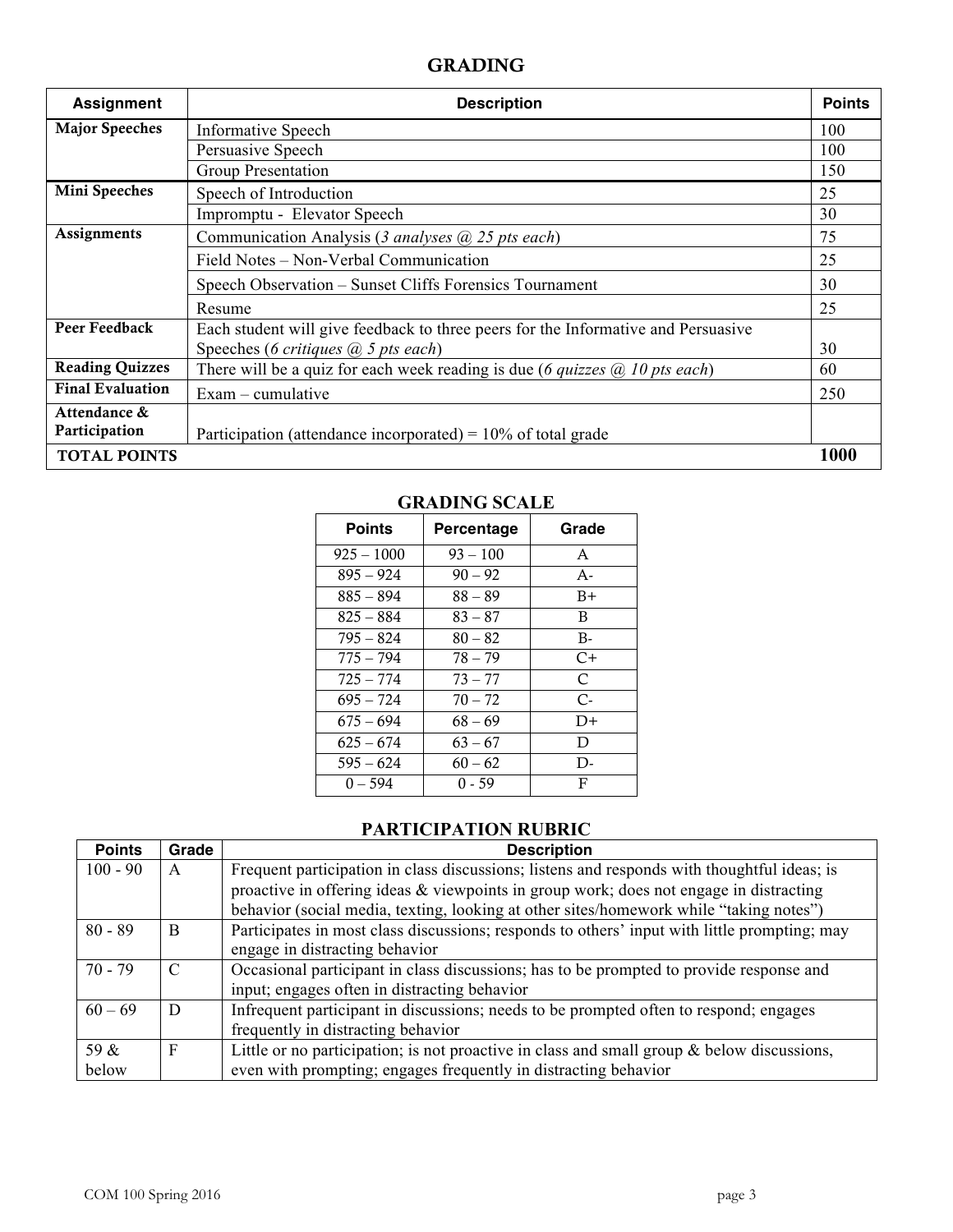#### GRADING POLICY

The core of my grading philosophy is that one's grade is earned. In other words, you must work for the grade that you want. All assignments outlined in the following pages have requirements that outline the bare minimum work—any student who fulfills the minimum requirements, earns, at best, a "C". In order to achieve "A" or "B" level work, a student must demonstrate work that is above and beyond the requirements of any given assignment, which include, but are not limited to: critical thinking, thorough analysis, and creativity.

**READING QUIZZES:** These assignments are objectively graded. Each quiz has 10 questions with each question worth one (1) point each. The quizzes will cover the material of the text, whether or not the material was covered in class.

**ASSIGNMENTS:** There are only a few assignments that are a blend of spoken and written material. planned for this course. They are designed to measure and enhance your understanding of different aspects of communication. Requirements for each assignment will be distributed well ahead of the due date. These assignments will be graded on the presence of critical thinking and insightful analysis.

**SPEECHES/PRESENTATIONS** make up the bulk of the semester grade. Each speech assignment has an accompanying list of requirements (see Canvas for detailed instructions) and will be graded on two different components: the content outline and the delivery.

For the speech outline, I will be looking for fulfillment of the stated requirements, including, but not limited to: complete and logical articulation of the main ideas of the speech, well-researched support of the main ideas, critical thinking and analysis of your research, coherent organization and correct formatting as outlined below.

For the delivery of the speech, I look for application of the speech delivery concepts presented in class and in the textbook, evidence of rehearsal of the speech and, for each speech after the first major speech, improvement in delivery style. I take many notes during your presentations, most of which are suggestions for improvement.

**PARTICIPATION** is one of the key components in a course such as COM 100. Participation includes, but is not limited to, volunteering points of view in class discussions, engaging in active listening of fellow students, refraining from texting, surfing the Internet on laptops, napping, or other activities unrelated to the class. If you are found consistently not participating, points will be deducted from the total participation grade, at my discretion, for each infraction after the first warning.

### ASSIGNMENT STYLE & FORMATTING

All speech outlines, the final paper and assignments are to be typed, double-spaced, using Times New Roman, 12 pt. font, with 1" margins. Speech outlines are required to use APA formatting for source citations and bibliographies.

Please refer to www.apa.org, http://owl.english.purdue.edu/owl/section/2/10/ or your friendly local librarian for help with paper formatting.

| Name<br>Date<br>Assignment Title | Last Name pg. # |
|----------------------------------|-----------------|
|                                  |                 |
|                                  |                 |
|                                  |                 |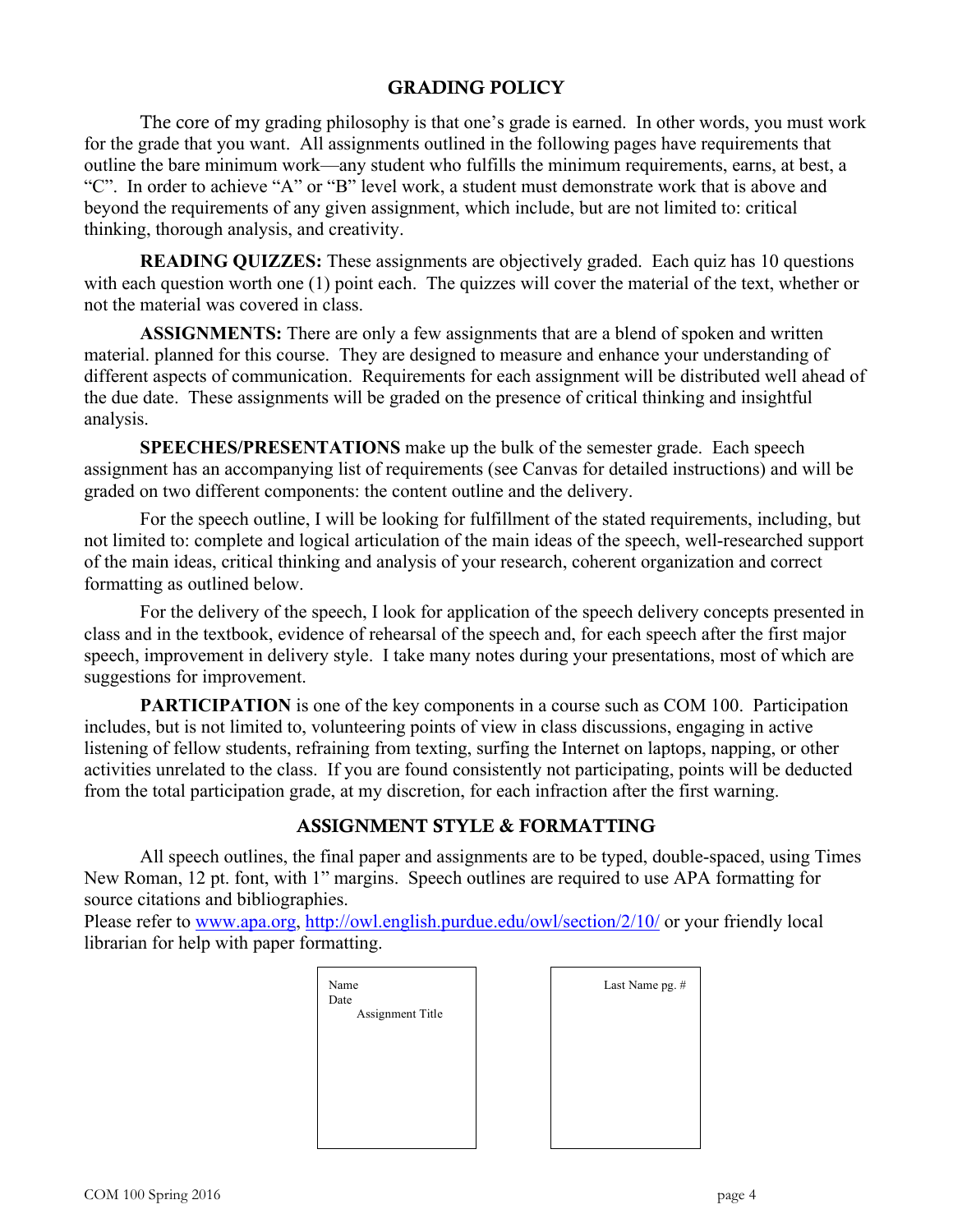# CLASS SCHEDULE

(*subject to change at the instructor's discretion*)

| <b>DATE</b> | <b>TOPICS</b>                         | READINGS & ASSIGNMENTS DUE                         | WORK TO BE DONE                                  |
|-------------|---------------------------------------|----------------------------------------------------|--------------------------------------------------|
| January     | Welcome & class overview              | There will be no quiz on these chapters,           | □ Make sure your PLNU-YouTube account            |
| 13          | Speeches of Introduction              | but they will be covered on the final:             | is working                                       |
|             | Intrapersonal Communication           | Ch. 4 - "Listening"                                | $\Box$ Read:                                     |
|             |                                       | Ch. 5 - "The Self and Perception                   | - Ch. 3 - "Non-Verbal Communication"             |
|             |                                       |                                                    | - Ch. 4 - "Listening"                            |
|             |                                       |                                                    | - Ch. 5 - "The Self and Perception               |
| 20          | Listening<br>Non-Verbal Communication | $\rightarrow$ Chs. 3 & 4                           | Field Notes (see Canvas for instructions)        |
|             |                                       |                                                    | $\Box$ Read:                                     |
|             |                                       |                                                    | - Ch. 6 - "Interpersonal and Electronically      |
|             |                                       |                                                    | Mediate Communication &                          |
|             |                                       |                                                    | - Ch. 7 - "Interpersonal Skills and Conflict     |
|             |                                       |                                                    | Managements                                      |
| 27          | Interpersonal Communication           | $\rightarrow$ Chs. 6 & 7                           | □ Analysis #1 - Interpersonal/Intercultural      |
|             | Intercultural Communication           | $\rightarrow$ Field Notes (submit by 11:59 p.m. on | Communication Reflection (see Canvas for         |
|             | Quiz #1 (Chs. $6 \& 7$ )              | Canvas)                                            | <i>instructions</i> )                            |
|             |                                       |                                                    | $\Box$ Read:                                     |
|             |                                       |                                                    | - Ch. 11 - "Public Speaking: Planning the        |
|             |                                       |                                                    | Message" &                                       |
|             |                                       |                                                    | - Ch. 14 - "Public Speaking: The                 |
|             |                                       |                                                    | Informative Speech"                              |
| February    | <b>Informative Speaking</b>           | $\rightarrow$ Chs. 11 & 14                         | $\Box$ Choose partner and topic for Informative  |
| 3           | Topic Selection & Research            | $\rightarrow$ Analysis #1 (submit by 11:59 p.m. on | Speech $\rightarrow$ get topic approved by Prof. |
|             | Quiz #2 (Chs. 11 & 14)                | Canvas)                                            | Schrauger                                        |
|             |                                       |                                                    | □ Begin research                                 |
|             |                                       |                                                    | □ Read:                                          |
|             |                                       |                                                    | - Ch. 12 - "Public Speaking: Developing the      |
|             |                                       |                                                    | Message" &                                       |
|             |                                       |                                                    | - Ch. 13 - "Public Speaking: Structuring the     |
|             |                                       |                                                    | Message"                                         |
| 10          | Speech Development &                  | $\rightarrow$ Chs. 12 & 13                         | □ Speech Observation (see Canvas for             |
|             | Organization                          | $\rightarrow$ Informative Speech topic             | <i>instructions</i> )                            |
|             | Quiz #3 (Chs. 12 & 13)                |                                                    | □ Write draft outline of Informative Speech      |
|             |                                       |                                                    | $\Box$ Read:                                     |
|             |                                       |                                                    | - Ch. 16: "Public Speaking: Presenting the       |
|             |                                       |                                                    | Message"                                         |
|             |                                       |                                                    | Review Ch. 3 - Non-Verbal                        |
|             |                                       |                                                    | Communication                                    |
| 17          | Delivery & Visual Aids                | $\rightarrow$ Chs. 3 & 16                          | <b>D</b> Prepare for Informative Speech          |
|             | Speech Workshop                       | $\rightarrow$ Speech Observation (submit in class) |                                                  |
|             | Quiz #4 (Chs. 3 & 16)                 | > Informative Speech Outline - draft               |                                                  |
|             |                                       | (submit on Canvas)                                 |                                                  |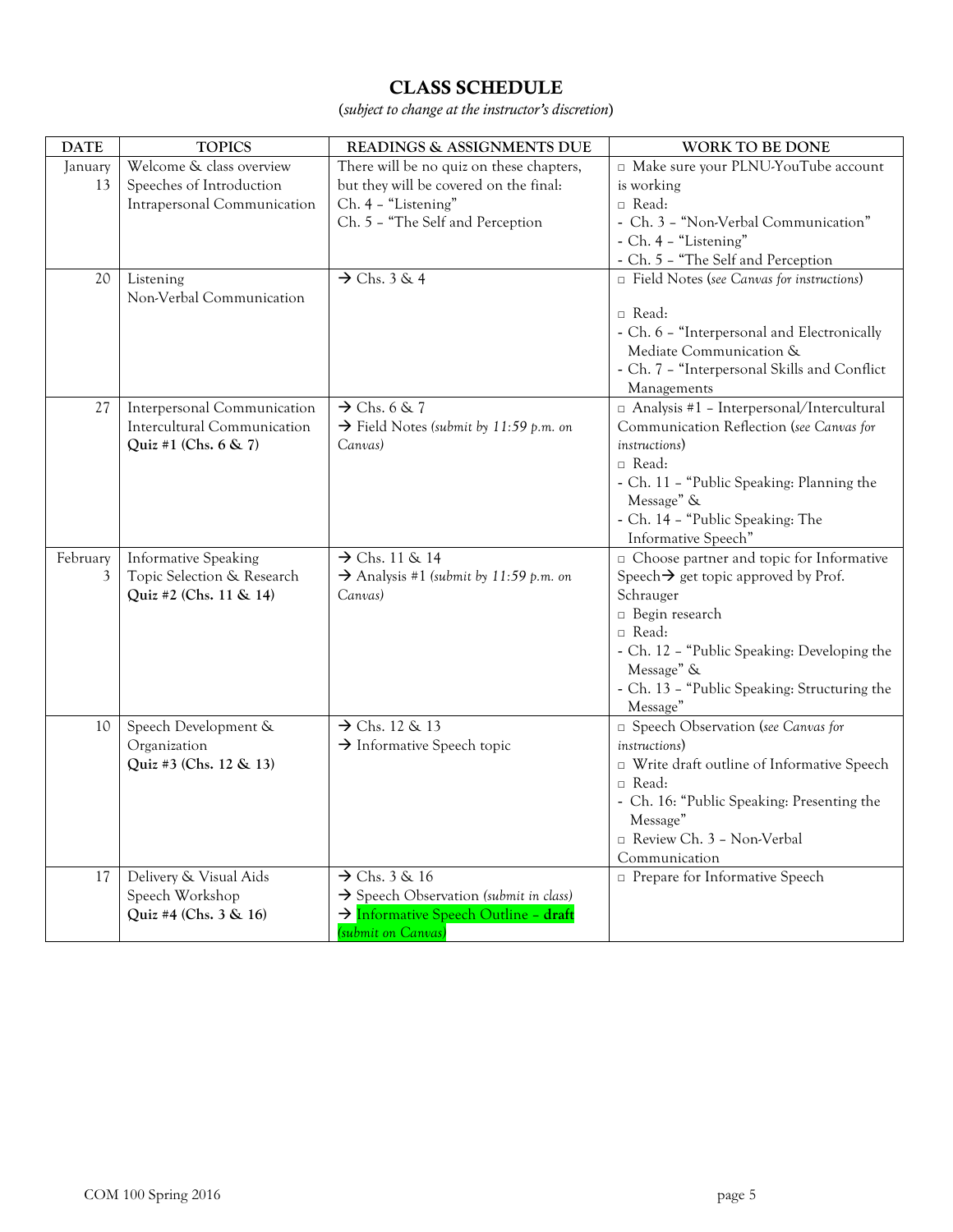| 24          | <b>Informative Speeches</b>                          | > Informative Speech Outline - final<br>(paper copy; submit in class)                                                           | $\Box$ Read:<br>- Ch 9: "The Concepts of Groups" &<br>- Ch. 10: "Participating in Groups"                             |
|-------------|------------------------------------------------------|---------------------------------------------------------------------------------------------------------------------------------|-----------------------------------------------------------------------------------------------------------------------|
| March 2     | Group Communication<br>Quiz #5 (Chs. $9 \& 10$ )     | $\rightarrow$ Chs. 9 & 10<br>$\rightarrow$ Analysis #2 - Group Dynamics (in-class<br>activity, submit @ end of class on Canvas) | □ Choose teammates for Group Project<br>- Decide on house of worship<br>- Determine group norms                       |
| $\mathbf Q$ | No class - Spring Break                              |                                                                                                                                 | $\Box$ Read:<br>- Ch. 15: "Public Speaking: The Persuasive                                                            |
|             |                                                      |                                                                                                                                 | Message                                                                                                               |
| 16          | Persuasion                                           | $\rightarrow$ Ch. 15                                                                                                            | $\Box$ Analysis #3 - Persuasive Speaking                                                                              |
|             | Quiz #6 (Ch. 15)                                     |                                                                                                                                 | (see Canvas for instructions)                                                                                         |
|             |                                                      |                                                                                                                                 | □ Write draft of resume (see Canvas for<br>Instructions)                                                              |
|             |                                                      |                                                                                                                                 | □ Determine Persuasive Speech topic - get<br>approval from Prof. Schrauger                                            |
|             |                                                      |                                                                                                                                 | □ Group Project:<br>- Visit house of worship<br>- Compile Notes                                                       |
| 23          | Resume writing w/ OSV                                | $\rightarrow$ Draft of resume – paper copy (bring to                                                                            | □ Revise and edit resume                                                                                              |
|             | Persuasive Speech Workshop                           | class)<br>$\rightarrow$ Persuasive Speech topic                                                                                 | □ Prepare for Elevator Speech                                                                                         |
|             |                                                      |                                                                                                                                 | □ Work on Persuasive Speech Outline                                                                                   |
|             |                                                      |                                                                                                                                 | □ Group Project:<br>- Visit house of worship<br>- Compile Notes                                                       |
|             | Non-Verbal & Intercultural                           | 30   Impromptu – Elevator Speeches $\vert \rightarrow \mathrm{Resume}$ – final draft, paper copy<br>(submit in class)           | □ Work on Persuasive Speech Outline &<br>delivery notes                                                               |
|             | Communication revisit                                | $\rightarrow$ Persuasive Speech Outline draft for 4/6<br>speakers (optional - submit on Canvas)                                 | □ Group Project:<br>- Synthesize observations<br>- Begin analysis section                                             |
| April 6     | <b>Persuasive Speeches</b>                           | > Persuasive Speech Outline final draft<br>for 4/6 speakers                                                                     | □ Work on Persuasive Speech Outline &<br>delivery notes                                                               |
|             |                                                      | > Persuasive Speech Outline draft for<br>4/13 speakers (optional - submit or<br>Canvas)                                         | □ Group Project:<br>- Work on analysis section                                                                        |
| 13          | <b>Persuasive Speeches</b>                           | > Persuasive Speech Outline final draft<br>for $4/13$ speakers (paper copy - submit in<br>:lass                                 | <sup>□</sup> Group Project:<br>- Work on analysis section                                                             |
| 20          | Group Project workshop &<br>Final Exam study session | > Group Project Outline draft (submit on<br>Canvas)                                                                             | □ Group Project:<br>- Work on reflections<br>- Plan presentation<br>Prepare for Final Exam (study guide on<br>Canvas) |